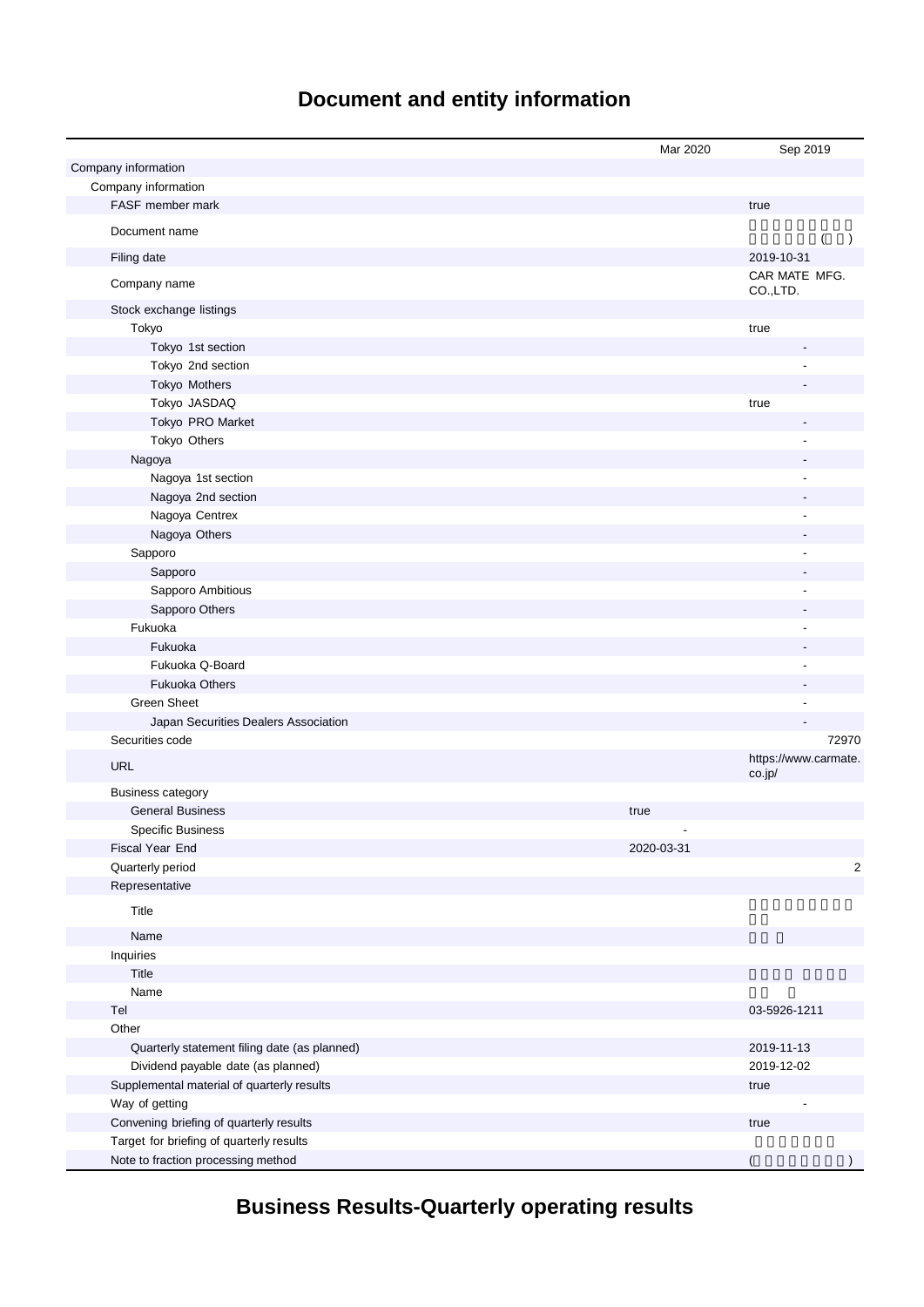|                                                    | Sep 2019 | Sep 2018 |
|----------------------------------------------------|----------|----------|
| Quarterly operating results                        |          |          |
| Quarterly operating results                        |          |          |
| Consolidated operating results                     |          |          |
| Consolidated income statements information         |          |          |
| Net sales                                          |          |          |
| Net sales                                          | 7,912    | 8,866    |
| % change                                           | $-10.8$  | 0.5      |
| Operating profit                                   |          |          |
| Operating profit                                   | 402      | 41       |
| % change                                           | 864.0    | $-78.2$  |
| Ordinary profit                                    |          |          |
| Ordinary profit                                    | 399      | 70       |
| % change                                           | 470.0    | $-66.7$  |
| Profit attributable to owners of parent            |          |          |
| Profit attributable to owners of parent            | 301      | 45       |
| % change                                           | 566.4    | $-67.0$  |
| Note to consolidated income statements information |          |          |
| Comprehensive income                               |          |          |
| Comprehensive income                               | 276      | $-72$    |
| Change in comprehensive income                     |          |          |
| Other consolidated operating results               |          |          |
| Basic earnings per share (Yen)                     | 42.73    | 6.17     |
| Diluted earnings per share (Yen)                   |          |          |

## **Business Results-Quarterly financial positions**

(in millions of yens)

|                                          | Sep 2019 | Mar 2019 |
|------------------------------------------|----------|----------|
| Quarterly financial positions            |          |          |
| Quarterly financial positions            |          |          |
| Consolidated financial positions         |          |          |
| Total assets                             | 18,571   | 18,586   |
| Net assets                               | 11,907   | 11,715   |
| Capital adequacy ratio (%)               | 64.1     | 63.0     |
| Net assets per share (Yen)               | 1,688.03 | 1,660.76 |
| Note to consolidated financial positions |          |          |
| Owner's equity                           | 11,907   | 11.715   |

## **Quarterly Dividends**

#### (in millions of yens)

|                          | Mar 2020                 | Mar 2019                 |
|--------------------------|--------------------------|--------------------------|
| Quarterly dividends      |                          |                          |
| Quarterly dividends      |                          |                          |
| <b>Dividends</b>         |                          |                          |
| Dividend per share (Yen) |                          |                          |
| Dividend per share (Yen) |                          |                          |
| First quarter            |                          |                          |
| Result                   | ۰.                       | $\overline{\phantom{a}}$ |
| Second quarter           |                          |                          |
| Result                   | 10.00                    | 10.00                    |
| Third quarter            |                          |                          |
| Result                   |                          | $\overline{\phantom{a}}$ |
| Forecast                 | $\overline{\phantom{a}}$ |                          |
| Upper                    | ۰.                       |                          |
| Lower                    | $\overline{\phantom{0}}$ |                          |
| Year end                 |                          |                          |
| Result                   |                          | 12.00                    |
| Forecast                 | 12.00                    |                          |
| Upper                    | ٠                        |                          |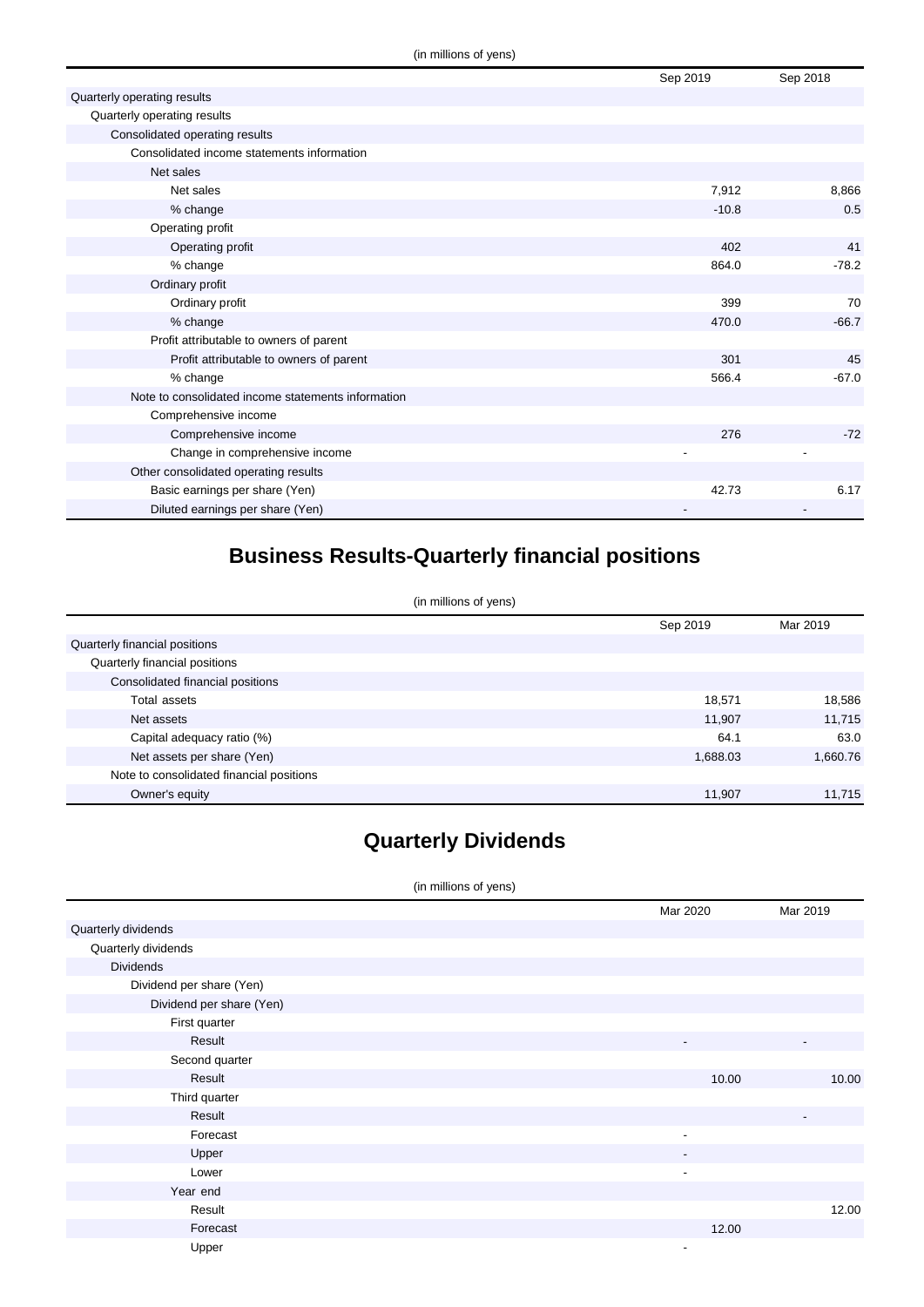| Lower                                                                  |       |
|------------------------------------------------------------------------|-------|
| Annual                                                                 |       |
| Result                                                                 | 22.00 |
| Forecast                                                               | 22.00 |
| Upper                                                                  | -     |
| Lower                                                                  |       |
| Correction of dividend forecast from the most recent dividend forecast |       |
| Correction of dividend forecast from the most recent dividend forecast |       |
| Annual                                                                 |       |

# **Quarterly Forecasts**

|                                         | (in millions of yens)    |         |
|-----------------------------------------|--------------------------|---------|
|                                         | Mar 2020                 |         |
| Quarterly forecasts                     |                          |         |
| Quarterly forecasts                     |                          |         |
|                                         | 2020                     |         |
| Title for forecasts                     |                          | 2019    |
|                                         | 31                       | 2020    |
| Preamble to consolidated forecasts      |                          |         |
| Preamble to forecasts                   |                          |         |
| Main table of consolidated forecasts    |                          |         |
| Net sales                               |                          |         |
| Net sales                               |                          |         |
| Forecast                                |                          | 16,843  |
| Upper                                   |                          |         |
| Lower                                   |                          |         |
| % change                                |                          |         |
| Forecast                                |                          | $-11.7$ |
| Upper                                   |                          |         |
| Lower                                   |                          |         |
| Operating profit                        |                          |         |
| Operating profit                        |                          |         |
| Forecast                                |                          | 1,106   |
| Upper                                   | $\overline{\phantom{a}}$ |         |
| Lower                                   | $\blacksquare$           |         |
| % change                                |                          |         |
| Forecast                                |                          | 64.7    |
| Upper                                   | ٠                        |         |
| Lower                                   | ٠                        |         |
| Ordinary profit                         |                          |         |
| Ordinary profit                         |                          |         |
| Forecast                                |                          | 1,049   |
| Upper                                   |                          |         |
| Lower                                   |                          |         |
| % change                                |                          |         |
| Forecast                                |                          | 51.9    |
| Upper                                   |                          |         |
| Lower                                   | $\overline{\phantom{a}}$ |         |
| Profit attributable to owners of parent |                          |         |
| Profit attributable to owners of parent |                          |         |
| Forecast                                |                          | 675     |
| Upper                                   |                          |         |
| Lower                                   | ٠                        |         |
| % change                                |                          |         |
| Forecast                                |                          | $-35.0$ |
| Upper                                   |                          |         |
| Lower                                   | ÷,                       |         |
| Basic earnings per share (Yen)          |                          |         |
| Basic earnings per share (Yen)          |                          |         |
| Forecast                                |                          | 95.77   |
| Upper                                   |                          |         |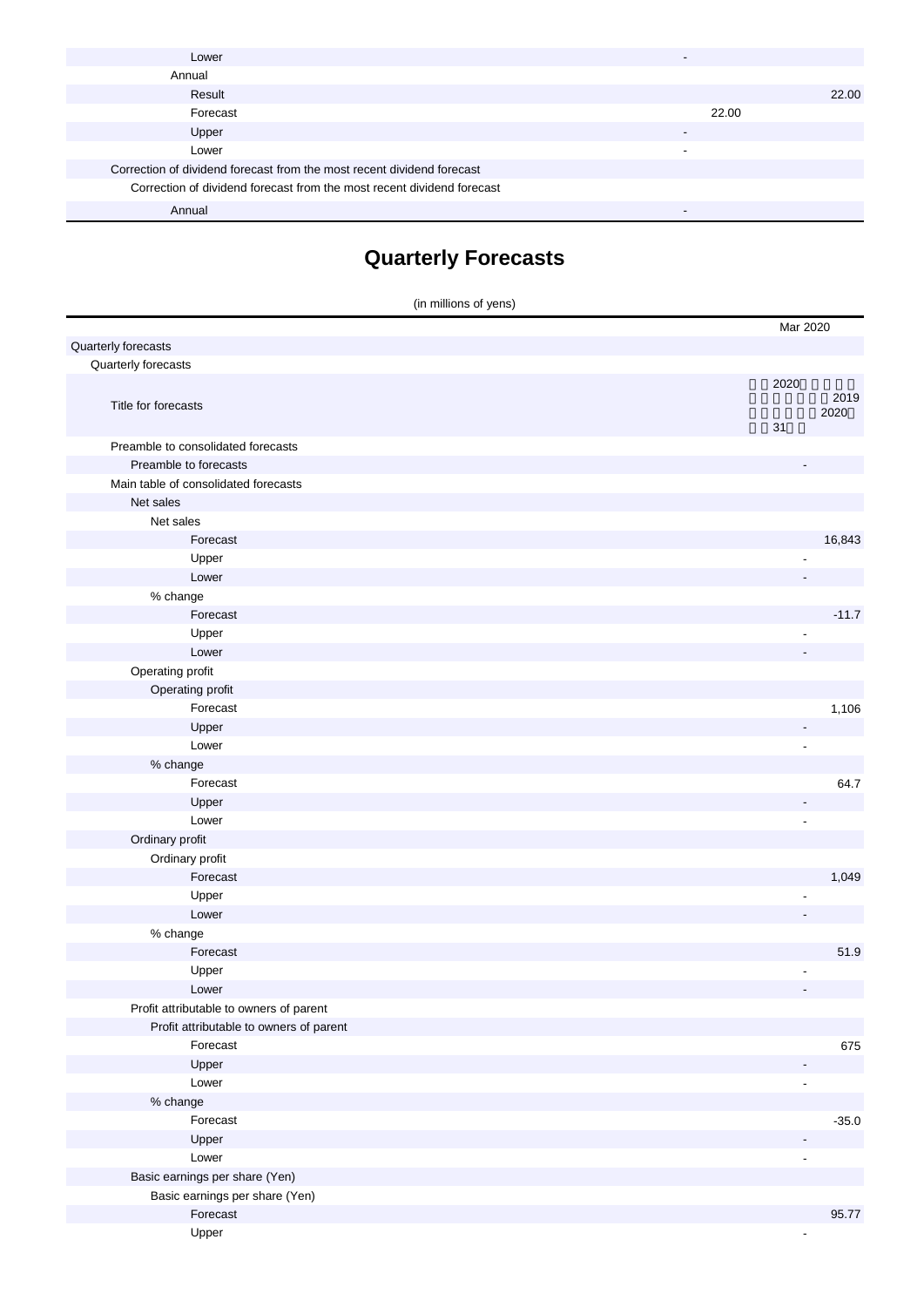| Lower                                                                    |  |
|--------------------------------------------------------------------------|--|
| Note to consolidated forecasts                                           |  |
| Note to forecasts                                                        |  |
| Correction of financial forecast from the most recent financial forecast |  |
| Correction of financial forecast from the most recent financial forecast |  |
| Forecast                                                                 |  |

### **Notes, Quarterly-Material changes in subsidiaries during this period changes in scope of consolidations resulting from change in subsidiaries**

|                                                                                                                                   | Sep 2019 |
|-----------------------------------------------------------------------------------------------------------------------------------|----------|
| Material changes in subsidiaries during this period (Changes in scope of<br>consolidations resulting from change is subsidiaries) |          |
| Material changes in subsidiaries during this period (Changes in scope of<br>consolidations resulting from change is subsidiaries) |          |
| <b>Others</b>                                                                                                                     |          |
| Material changes in subsidiaries during this period (Changes in scope<br>of consolidations resulting from change is subsidiaries) |          |
| Material changes in subsidiaries during this period (Changes in<br>scope of consolidations resulting from change is subsidiaries) |          |
| Number of subsidiaries newly consolidated                                                                                         |          |
| Name of subsidiaries newly consolidated                                                                                           |          |
| Number of subsidiaries excluded from consolidation                                                                                |          |
| Name of subsidiaries excluded from consolidation                                                                                  |          |

## **Notes, Quarterly-Applying of specific accounting of the consolidated quarterly financial statements**

|                                                                                               | Sep 2019 |
|-----------------------------------------------------------------------------------------------|----------|
| Applying of specific accounting of the consolidated quarterly financial statements            |          |
| Applying of specific accounting of the consolidated quarterly financial<br>statements         |          |
| <b>Others</b>                                                                                 |          |
| Applying of specific accounting of the consolidated quarterly financial<br>statements         |          |
| Applying of specific accounting of the consolidated quarterly<br>financial statements         | true     |
| Note to applying of specific accounting of the consolidated quarterly<br>financial statements |          |
| Note to applying of specific accounting of the consolidated<br>quarterly financial statements | .7(3)    |

### **Notes, Quarterly-Changes in accounting policies and accounting estimates retrospective restatement**

|                                                                                             | Sep 2019 |
|---------------------------------------------------------------------------------------------|----------|
| Changes in accounting policies, accounting estimates and retrospective<br>restatement       |          |
| Changes in accounting policies, accounting estimates and retrospective<br>restatement       |          |
| <b>Others</b>                                                                               |          |
| Changes in accounting policies, accounting estimates and<br>retrospective restatement       |          |
| Changes in accounting policies based on revisions of accounting<br>standard                 | true     |
| Changes in accounting policies other than ones based on<br>revisions of accounting standard |          |
| Changes in accounting estimates                                                             |          |
| Retrospective restatement                                                                   |          |